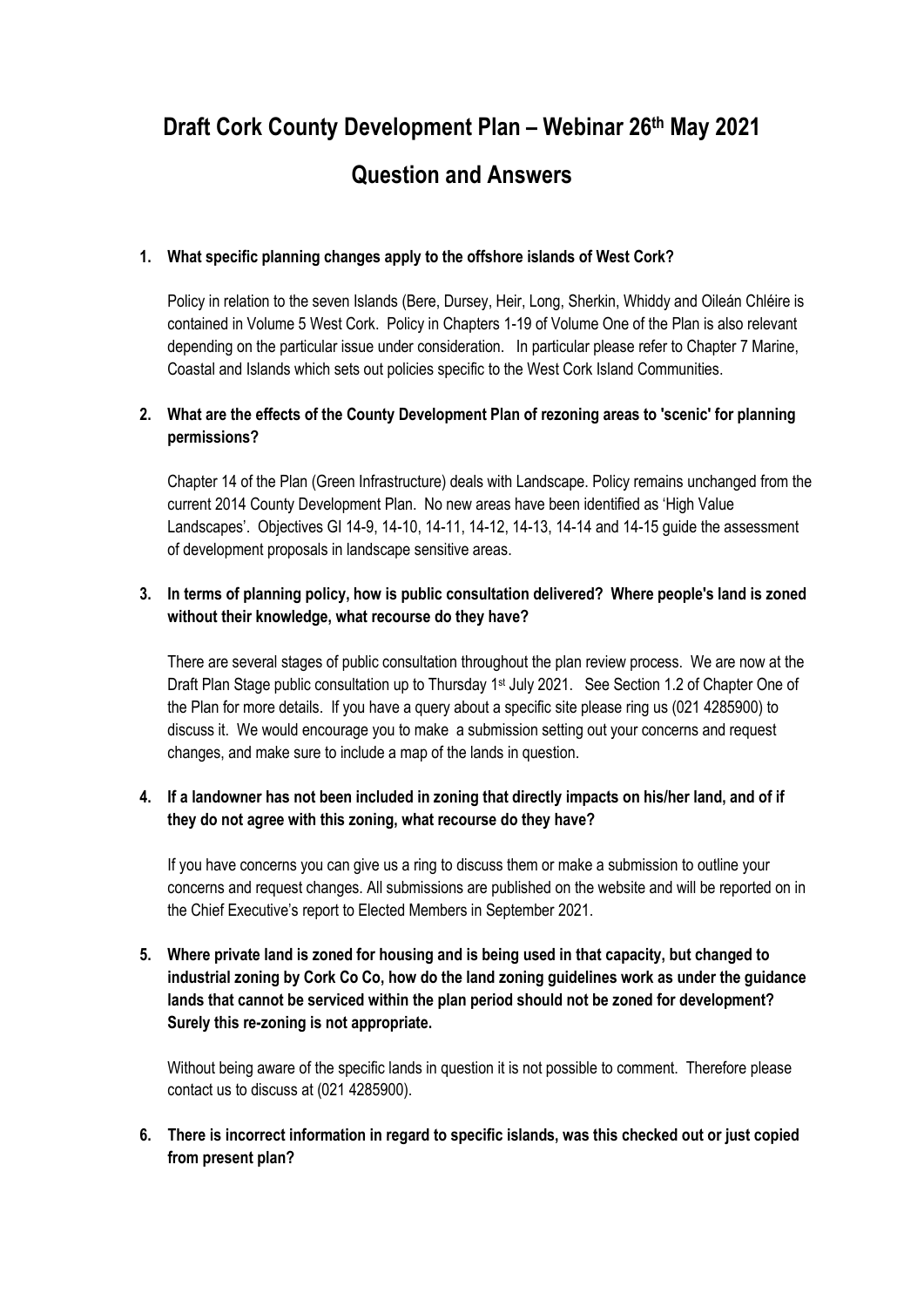We would like to correct information that is not correct. Can you let us know what it is, and we will correct it? Thank you for bringing this to our attention. Please make a submission to the Draft Plan outlining any information updates you think are appropriate.

# **7. In relation to the NMPF and new roles & responsibilities for the Local Authority is Cork County Council marine expertise capacity being increased?**

This is beyond the scope of the County Development Plan review. Marine Spatial Planning is dealt with in Chapter 7 Marine Coastal and Islands.

## **8. Why can't we submit via email as we have been able to do in other plans? Printing off paper is less environmentally friendly?**

We cannot accommodate submissions by email, and you can submit online through the website and upload documents / attachments online so you don't need to print them off. This allows for efficient processing of your submission and preparation of Chief Executive's Report for Elected members.

#### **9. What has happened to the SLR lands previously identified 2014 plan?**

Many of these lands were within the area which transferred to the City Council. As part of this review of the Plan we have had to review the land supply we need to accommodate growth to 2028. Section 2.11 of Chapter 2 of the plan outlines the various issues considered in assessing the housing land requirements for this plan.

SLR 2 lands at Fernhill / Carrigaline East are identified as the Fernhill Urban Expansion Area and have been zoned as residential reserve, high technology campus and business and general employment uses - see Section on Carrigaline in Volume Four for further details.

# **10. In relation to the amended SFRA, will the only opportunity for public comment on this between 18th Jan - 15th Feb 2022?**

Yes. The material amendments to the plan will be on public consultation then.

# **11. Where a number of sites are zoned as "Medium Density C" within a settlement, as this is "Applicable in a limited number of circumstances not exceeding 20% of the new housing requirements" is this applied collectively to all of "C" sites?**

Medium C density is applicable in a limited number of circumstances not exceeding 20% of the new housing requirement. This approach is set out in the Departments Sustainable Development In Urban Areas Guidelines for Planning Authorities, 2009.

# **12. With reference to offshore islands CCC encourages and promotes tourism as an economic future yet the restrictive planning regulations mitigates against this. Is this contradiction going to be addressed in this new plan?**

It is unclear what restrictive planning regulations are being referred to in this question. All development needs to comply with the policy and objectives in the plan as a whole. Tourism development, for example, also has to meet the objectives of the water management / transport / heritage chapters, not just the objectives in the Tourism chapter